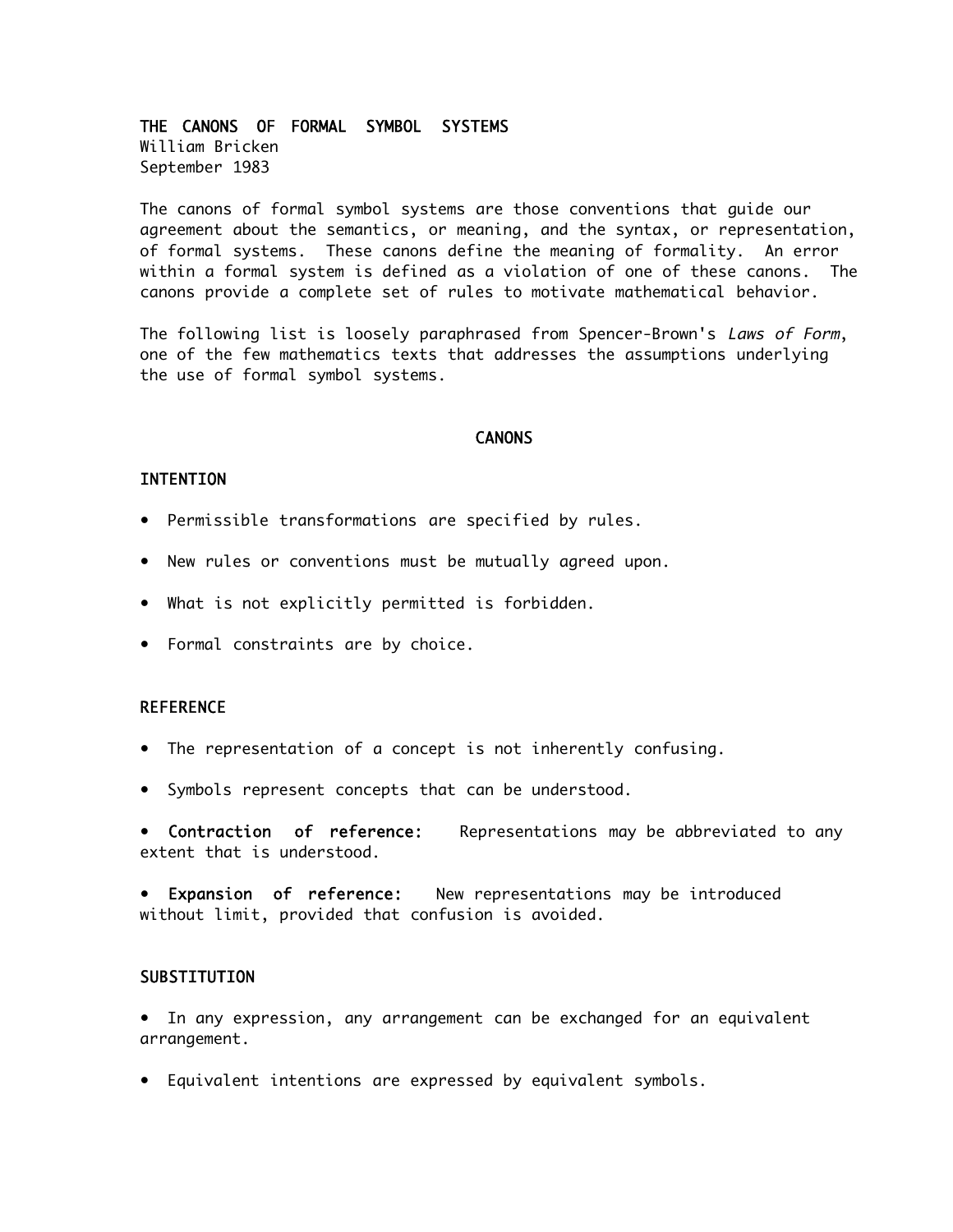# SIMPLIFICATION/TRANSFORMATION

- Following the rules does not change the meanings.
- Meaning is preserved when steps are taken.

• Symbols may be manipulated within the rules without altering their assigned interpretations.

# **RELEVANCE**

- Universal properties within a system need not be indicated.
- A mutually agreed upon interpretative context is assumed.
- If a property is common to every indication, it need not be indicated.

### **DEMONSTRATION**

• A demonstration rests in a finite number of steps.

### **DOMINANCE**

- Meaning is indicated overtly in the form of expressions.
- The form of an expression indicates the choice of a meaning.

# **TRANSMISSION**

• When a value of a variable oscillates (by ambiguity or by choice), the interpretative context of the variable is either transparent or opaque to that oscillation.

### AXIOMS and THEOREMS of REPRESENTATION

# AXIOMS

• The interpretation of a symbol does not change independently of the interpreter.

• Reinterpretation denies the original interpretation.